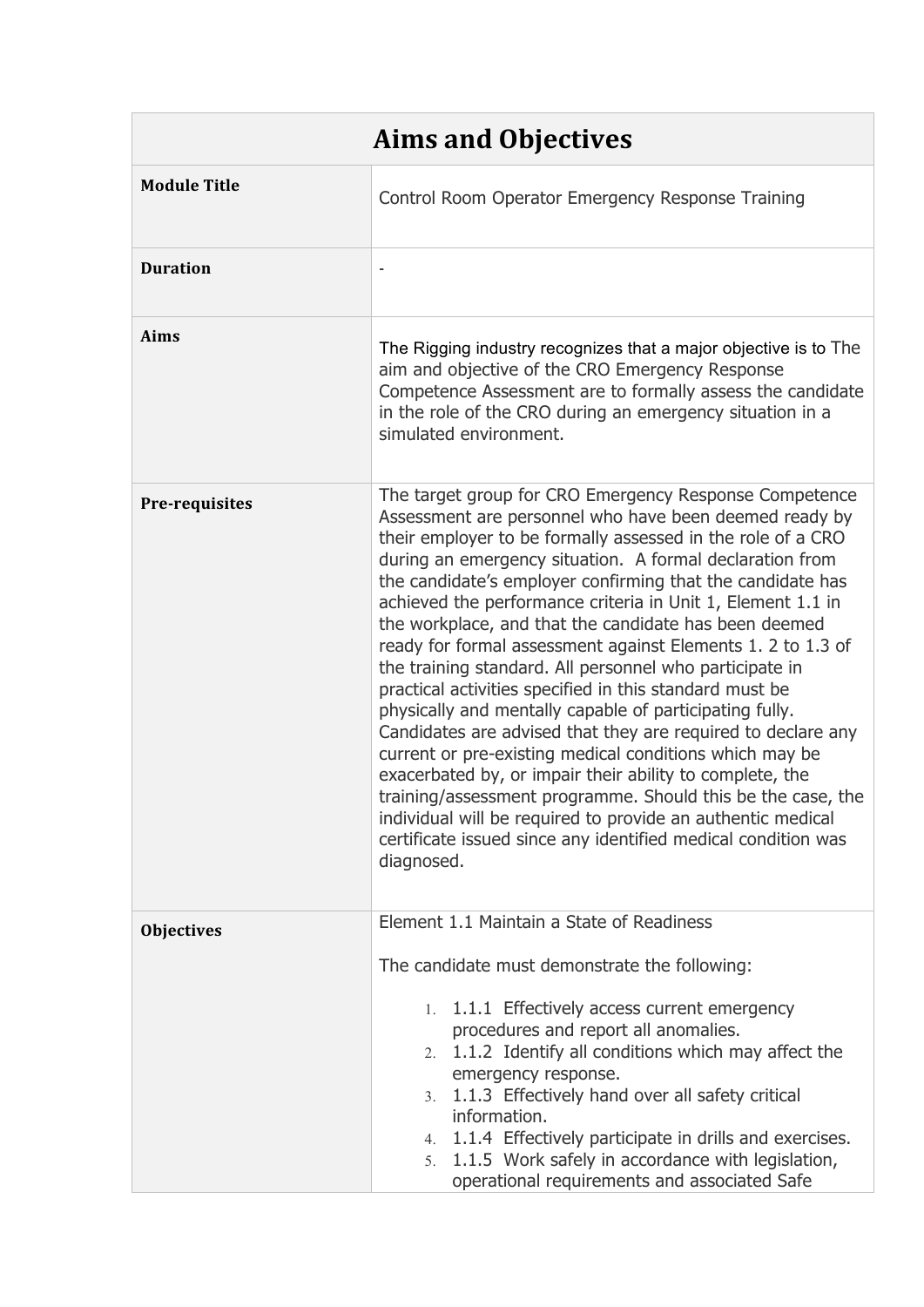|  | Systems of Work.                                                                                                                                                                                                                                                                                                                                                                                                                                                                                                                                                                                                                                                                                       |
|--|--------------------------------------------------------------------------------------------------------------------------------------------------------------------------------------------------------------------------------------------------------------------------------------------------------------------------------------------------------------------------------------------------------------------------------------------------------------------------------------------------------------------------------------------------------------------------------------------------------------------------------------------------------------------------------------------------------|
|  | 1.1.6 How to access and interpret the current status<br>of the appropriate equipment and systems (to<br>include detection; protection; communications;<br>evacuation; impaired systems and their mitigation<br>in accordance with operational risk assessments)                                                                                                                                                                                                                                                                                                                                                                                                                                        |
|  | 1.1.7 How to access and interpret the status of<br>operations and simultaneous operations.                                                                                                                                                                                                                                                                                                                                                                                                                                                                                                                                                                                                             |
|  | 1.1.8 How to access and interpret information on<br>weather conditions.                                                                                                                                                                                                                                                                                                                                                                                                                                                                                                                                                                                                                                |
|  | 1.1.9 How to access and interpret information on<br>the availability of key emergency<br>response personnel.                                                                                                                                                                                                                                                                                                                                                                                                                                                                                                                                                                                           |
|  | Element 1.2 Control Critical Situations                                                                                                                                                                                                                                                                                                                                                                                                                                                                                                                                                                                                                                                                |
|  | 1. 1.2.1 Identify developing and existing critical<br>situations and acting on warning signs.<br>2. 1.2.2 Interpret relevant alarms and take actions<br>appropriate to the situation.<br>3. 1.2.3 Monitor the situation and take effective<br>action to minimise risks to personnel, process,<br>plant and equipment.<br>4. 1.2.4 Use of appropriate procedures relevant to the<br>situation<br>5. 1.2.5 Communicate the critical situation correctly to<br>appropriate personnel<br>6. 1.2.6 Recognise limits of authority                                                                                                                                                                            |
|  | Element 1.3 Coordinate the Response to Emergencies<br>1. 1.3.1 Accurately identify and immediately take the<br>actions required to make the situation safe.<br>2. 1.3.2 Activate all relevant alarms<br>3. 1.3.3 Effectively communicate all relevant<br>information and instructions.<br>4. 1.3.4 Clarify and act upon information received<br>5. 1.3.5 Record critical information.<br>1.3.6 How to react appropriately (to include make<br>safe; isolate; shutdown; evacuate the work area;<br>informing connecting installations and others; do<br>nothing; activate internal emergency response<br>teams; inform duty personnel; inform adjacent<br>facilities; activate ESD; account for people) |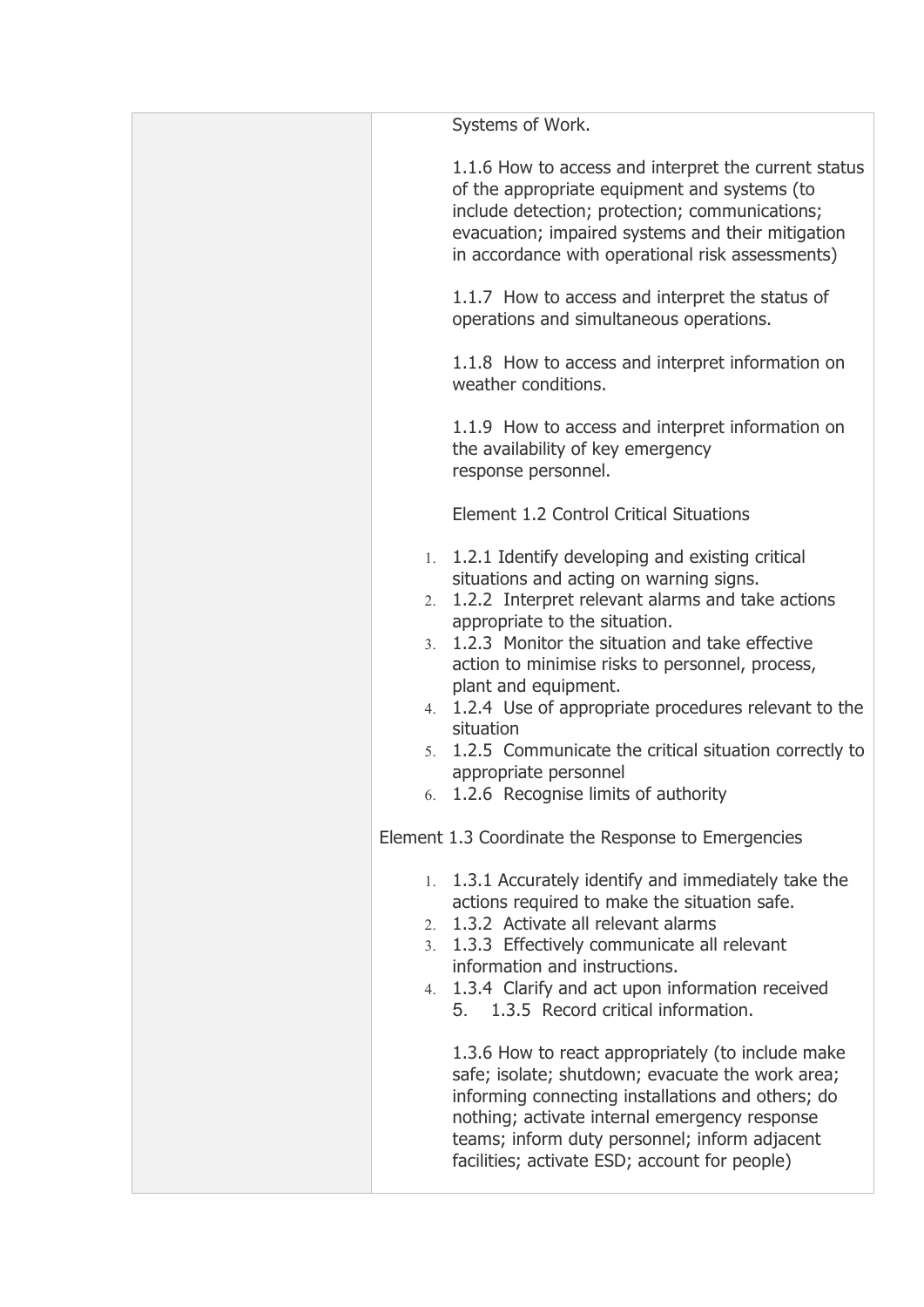|                               | 1.3.7 How to communicate the critical situation                                                                              |  |
|-------------------------------|------------------------------------------------------------------------------------------------------------------------------|--|
|                               | correctly to appropriate personnel                                                                                           |  |
|                               |                                                                                                                              |  |
|                               |                                                                                                                              |  |
|                               |                                                                                                                              |  |
|                               |                                                                                                                              |  |
| <b>Topics covered include</b> | The competence statements contained in the OPITO<br>standard provide a clear description of performance in the<br>workplace: |  |
|                               | Unit1 Control Room Operator - Controlling Emergencies and<br><b>Critical Situations</b>                                      |  |
|                               | Element 1.1 Maintain a State of Readiness                                                                                    |  |
|                               | Element 1.2 Control Critical Situations                                                                                      |  |
|                               | 1.                                                                                                                           |  |
|                               | Element 1.3 Coordinate the Response to Emergencies                                                                           |  |
|                               |                                                                                                                              |  |
|                               |                                                                                                                              |  |
| <b>Assessment Method</b>      |                                                                                                                              |  |
|                               |                                                                                                                              |  |
|                               |                                                                                                                              |  |
|                               |                                                                                                                              |  |
|                               |                                                                                                                              |  |
|                               |                                                                                                                              |  |
|                               |                                                                                                                              |  |
|                               |                                                                                                                              |  |
|                               |                                                                                                                              |  |
|                               |                                                                                                                              |  |
|                               |                                                                                                                              |  |
|                               |                                                                                                                              |  |
|                               |                                                                                                                              |  |
|                               |                                                                                                                              |  |
|                               |                                                                                                                              |  |
|                               |                                                                                                                              |  |
| <b>Certification</b>          | ٠                                                                                                                            |  |
|                               |                                                                                                                              |  |